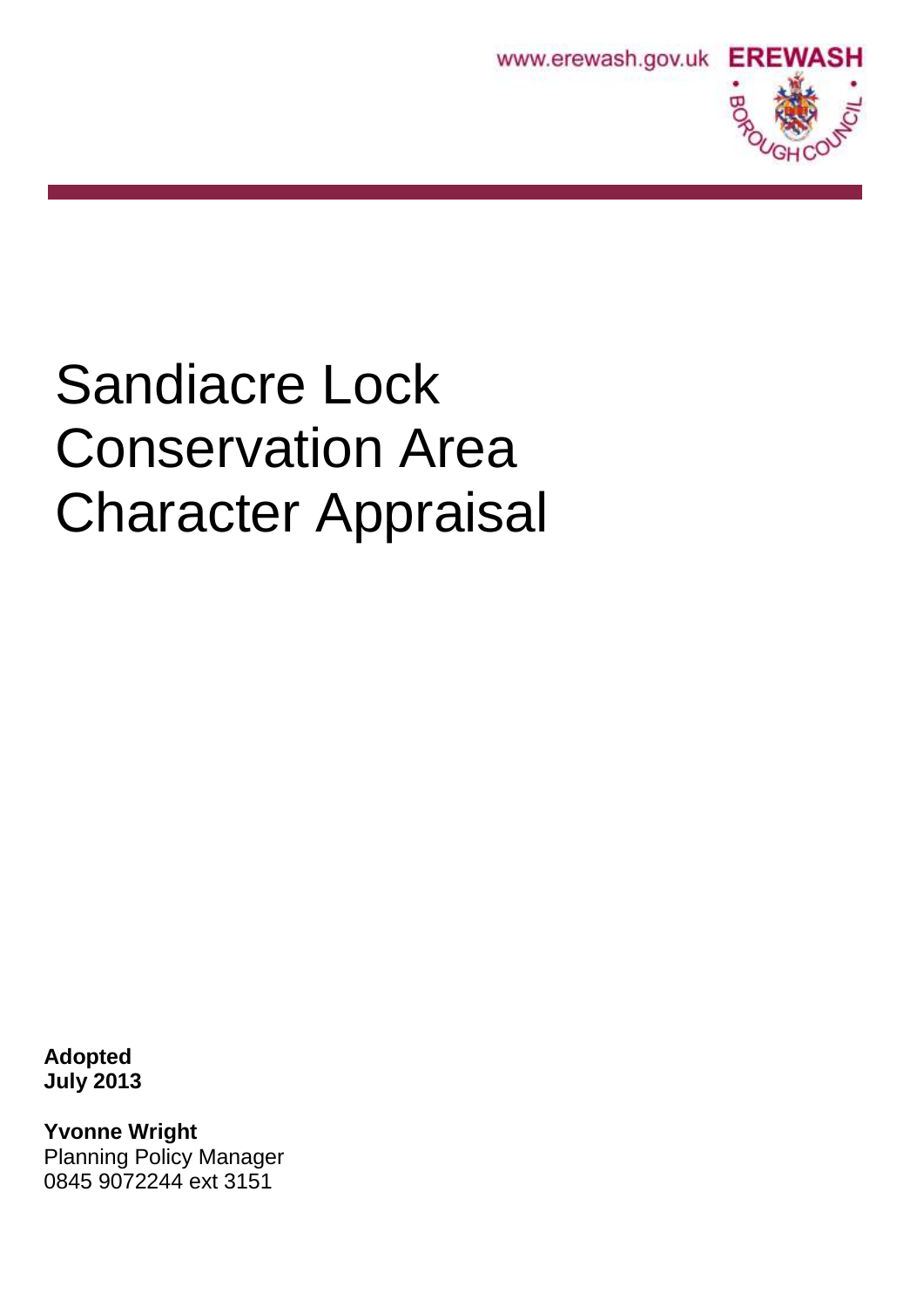# **Contents**

# **1 Introduction**<br>**1.3** Purpose of the

Purpose of the Character Appraisal

# **2 Location and Setting**

# **3 Historic Development**

- Sources
- 3.3 Parochial History
- 3.4 The canal heyday (c.1770 to c.1835)<br>3.14 "Steady but consistent decline" (c.183
- 3.14 "Steady but consistent decline" (c.1835 to c.1930)
- 3.20 Abandonment and preservation (c.1930 to c.1990)
- 3.33 Below Ground Remains

# **4 Prevalent and Former Uses**

# **5 Qualities of Buildings**

- 5.1 Density
- 5.2 Layout, Alignment and Landscaping
- 5.5 Scale and Massing
- 5.7 Designated Buildings

# **6 Building Materials**

**Street Surfaces** 

# **7 Local Details**

**Street Furniture** 

# **8 Key Views and Thresholds**

- 8.2 The towpath approach from the north
- 8.4 The towpath approach from the south

# **9 Open Spaces**

The Contribution of Trees

# **10 Opportunities for Enhancement**

- 10.2 Derby Canal
- 10.5 Street Furniture
- 10.8 Open Spaces
- 10.12 Buildings
- 10.16 Noise

# **11 Problems and Pressures**

11.5 Condition of Buildings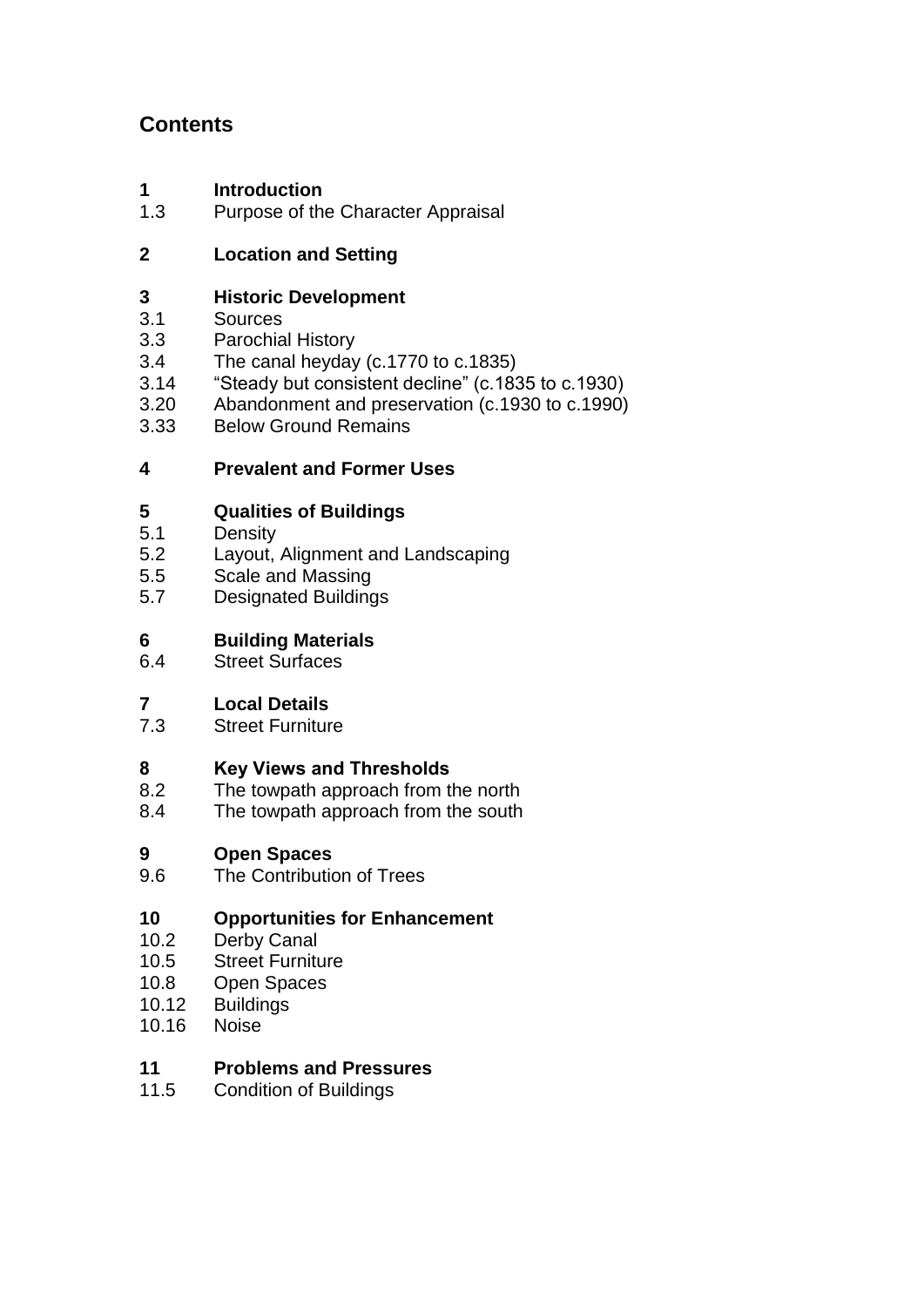## **Maps**

- M1 Green Belt and Topography
- M2 Boundary
- M3 Ordnance Survey 1900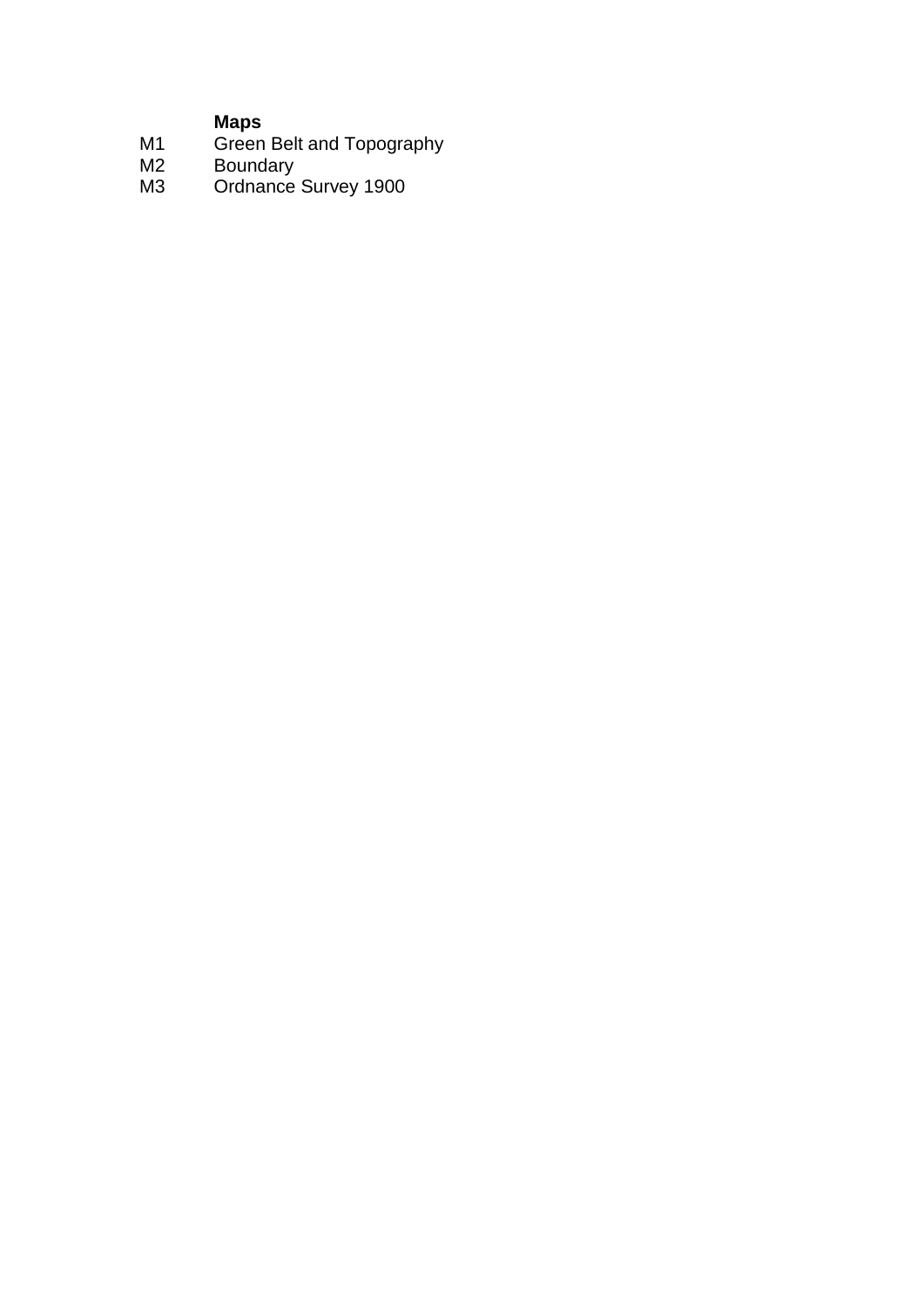## **1 Introduction**

- 1.1 Section 69 of the Planning (Listed Buildings and Conservation Areas) Act 1990 defines a Conservation Area as an area of "special architectural or historic interest, the character or appearance of which it is desirable to preserve or enhance".
- 1.2 The Sandiacre Lock Conservation Area was designated in March 1984. An amendment to the Conservation Area boundary has been made as a result of this appraisal. The present Conservation Area boundary is shown on Map 2.

### **Purpose of the Character Appraisal**

- 1.3 This character appraisal evaluates and records the special interest of the Conservation Area. It provides the basis for making informed and sustainable decisions about the future of the area. The character appraisal may inform decisions on applications for development that would affect the Conservation Area.
- 1.4 The Character Appraisal identifies those elements that make a positive contribution to the character of the area (which may be vulnerable to harm) and those elements that make a negative contribution (which may offer opportunities for enhancement). This may inform the development of a Management Plan for the area.
- 1.5 The decision to produce a Management Plan will depend upon the nature and extent of the vulnerabilities and opportunities identified and whether it is necessary to address these through a specific (rather than generic) work programme.

# **2 Location and Setting**

- 2.1 The Conservation Area is located on the border of the civil parishes of Sandiacre and Long Eaton. It is in the Borough of Erewash in Derbyshire. The area is within the Nottingham Principal Urban Area, which is expected to provide a focus for new development regionally.
- 2.2 The area is sited about 7 miles from the centre of Nottingham and 9.5 miles from the centre of Derby. It is about 0.5 miles south of the centre of Sandiacre and about 2 miles north of the centre of Long Eaton.
- 2.3 For statistical purposes, neighbourhoods are divided into Lower Super Output Areas (LSOAs). The Conservation Area straddles the Erewash 10A and Erewash 10E LSOAs. Levels of deprivation within these areas are comparable to the national median<sup>1</sup>.

 $\overline{a}$ <sup>1</sup> Erewash 10A ranks 16,650 and Erewash 10E ranks 18,528 out of 34,378 LSOAs nationally. The national median is 17,189. Indices of Multiple Deprivation (2010).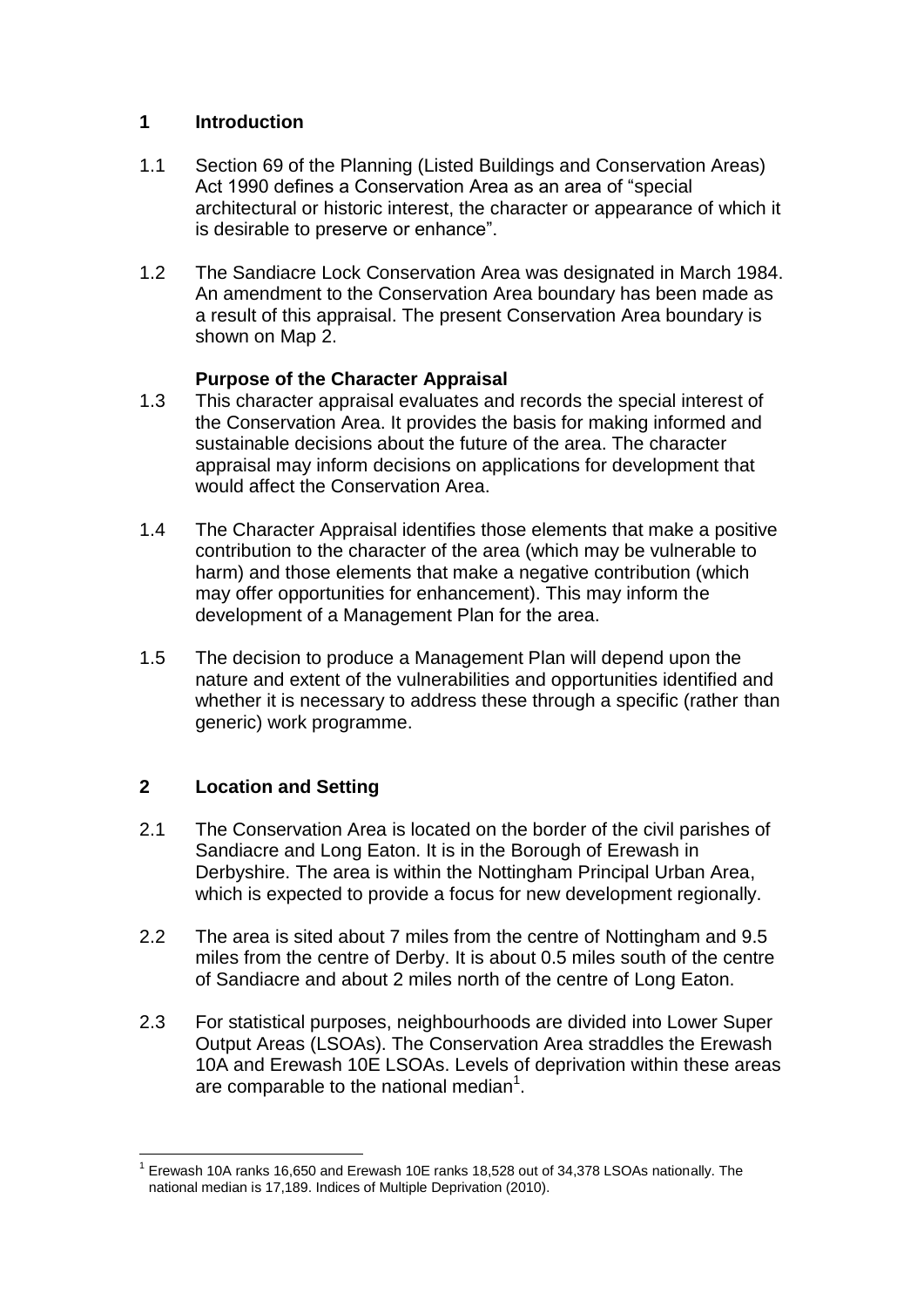- 2.4 The Long Eaton urban area (which includes Sandiacre and Sawley) is expected to provide 1,450 new homes by 2028. The Borough Council considers that this expectation can be met by sites elsewhere in the urban area and does not believe that this expectation places a development pressure upon the Conservation Area.
- 2.5 Within the Conservation Area, land between the Erewash Canal and the River Erewash forms part of the Nottingham & Derby Green Belt. The fundamental aim of Green Belt policy is to prevent urban sprawl by keeping land permanently open. Subject to limited exceptions, the construction of new buildings in the Green Belt is regarded as inappropriate and should not be approved except in very special circumstances.
- 2.6 The Conservation Area is situated near the foot of a shallow mudstone slope that rises from the alluvial floor of the Erewash Valley. The historic route of the River Erewash is shown on Map 1. The Erewash Canal closely follows the 35m contour, crossing the contour at Sandiacre Lock. The Derby Canal closely follows the 40m contour, crossing the contour at Top Lock.
- 2.7 The Conservation Area is bounded on its west and south sides by twentieth century development that does not appear to have any special architectural or historic interest. The Conservation Area is bounded on its north side by an embanked dual carriageway, the A52.
- 2.8 The Conservation Area is bounded on its east side by the culverted River Erewash, which also forms the boundary between the Borough of Erewash and the Borough of Broxtowe.
- 2.9 To the east of the culverted river, the greater part of the valley floor is occupied by Toton Sidings. On the opposite side of the river valley, agricultural land slopes steeply up to a plateau around the 50m contour.
- 2.10 This agricultural land forms part of the Nottingham & Derby Green Belt. The land frames views out of the Conservation Area to the east and provides a reminder of the area's historic countryside setting. The land contributes positively to the setting of the Conservation Area.
- 2.11 The topography and landscape setting of the Conservation Area is illustrated on Map 1.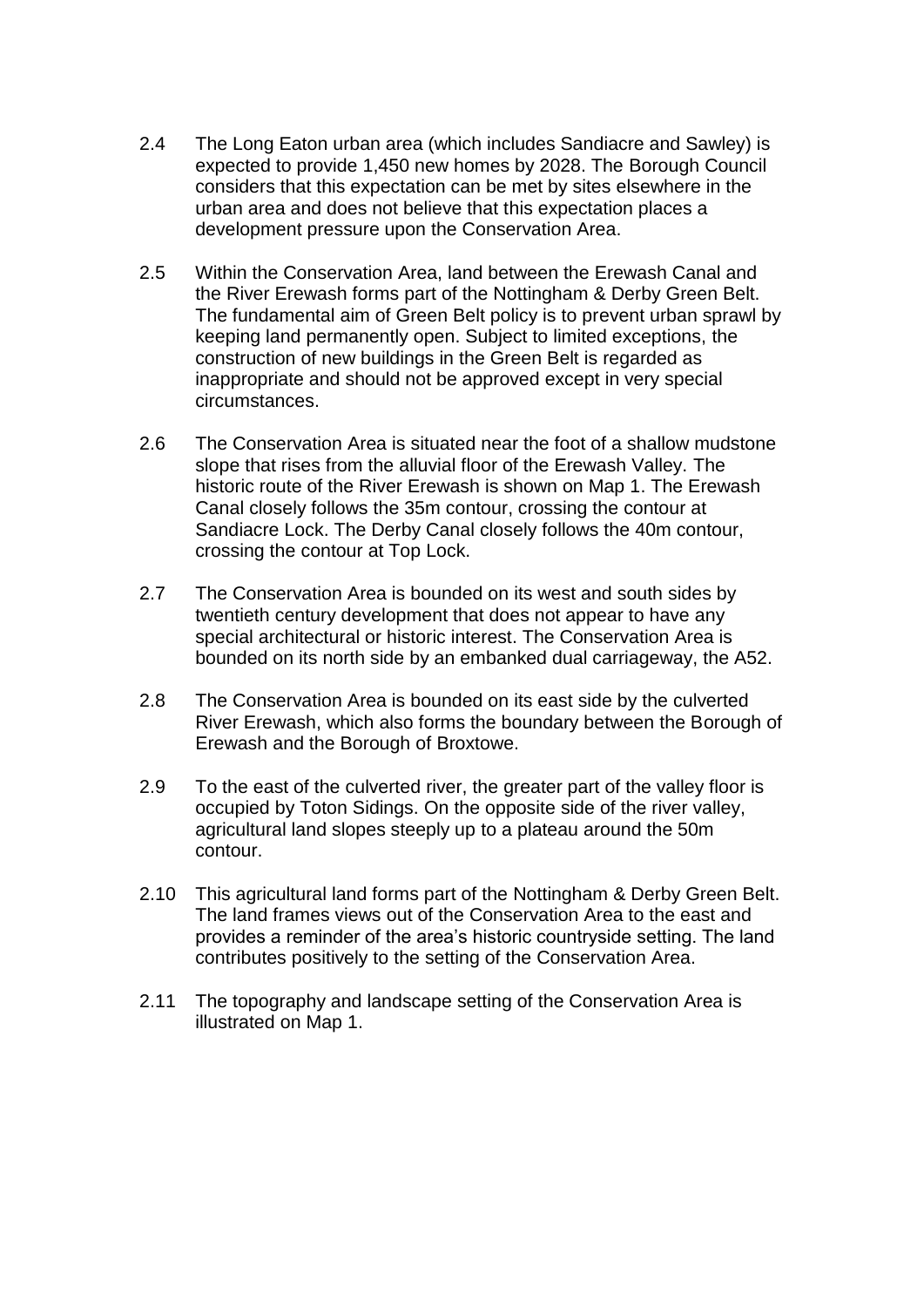## **3 Historic Development**

#### **Sources**

- 3.1 Two sources provide a detailed account of the development of the Erewash and Derby Canals. They are Hadfield's *Canals of the East Midlands* (David & Charles, 1966) and Hunter's *Gateway to the Erewash Canal* (ECPDA, no date). Cragg's *A History of the Locality*  (unpublished, 2008) describes the development of Sandiacre Lock in detail.
- 3.2 A map depiction of the area appears in Sanderson's *Twenty Miles around Mansfield* (1835).

### **Parochial History**

3.3 Until the twentieth century, the area known as Sandiacre Lock was wholly within the civil parish of Sandiacre. In 1921, the civil parish of Long Eaton was extended northward to include all of the land between the Erewash and Derby Canals.

#### **The canal heyday (c.1770 to c.1835)**

- 3.4 The Erewash Canal was authorised by Act of Parliament in April 1777. John Varley was the engineer appointed to oversee the construction works. By April 1779 the canal was navigable from Trent Lock to Ilkeston Common. The canal was completed in December  $1779^2$ .
- 3.5 The canal connected coal mines around the Erewash Valley to the Loughborough Navigation and thence by road to Leicester and elsewhere.
- 3.6 At Sandiacre, a lock chamber and bridge were constructed. Adjacent to the lock chamber, a cottage and stable were provided for a lengthman (a person who was responsible for a length of the canal) $3$ .
- 3.7 The Derby Canal was authorised by Act of Parliament in May 1793. Benjamin Outram was the engineer appointed to oversee the construction works. By May 1795 the canal was navigable from Sandiacre to Derby. The canal was completed in June 1796.
- 3.8 Hadfield describes the "complicated lines of trade" on the Derby Canal. The Little Eaton and Sandiacre branches connected Derby to the coal wharf at Little Eaton and the coal mines around the Erewash Valley. The Swarkestone branch connected Derby to the Trent & Mersey Canal.

 2 Leicester & Nottingham Journal, 18 December 1779.

 $3$  It was a lengthman's cottage rather than a lock keeper's cottage, according to Ike Argent.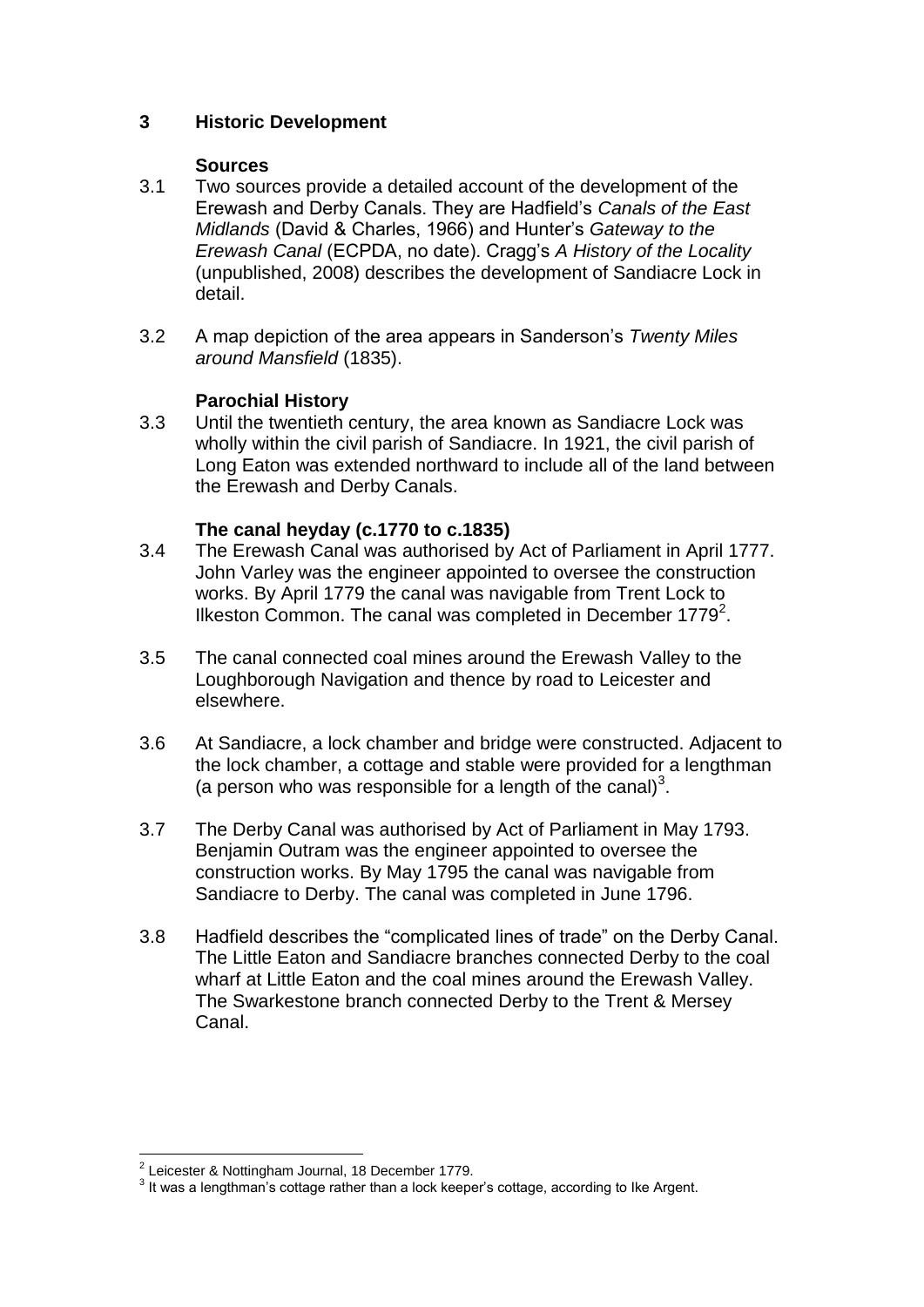- 3.9 At Sandiacre, two lock chambers were constructed (Bottom Lock and Top Lock), as well as a bridge. Adjoining the lengthman's cottage, a toll house was provided to serve both canals (pictured).
- 3.10 Adjoining the Derby Canal, the Boat Inn was constructed in 1819 $4$ . In 1832 a lock keeper's cottage was built on the west



side of the Derby Canal, near to Bottom Lock<sup>5</sup>.

- 3.11 Beech House is a late eighteenth century property. The garden front was replaced in 1828.
- 3.12 Sanderson's Map (1835) indicates a windmill to the east of Top Lock. When offered for sale in 1834, it was described as a "post mill [and] stone built warehouse, 36 feet by 21 feet"<sup>6</sup>.
- 3.13 Sanderson's Map (1835) also indicates a mill between Lock Lane and the Erewash Canal. The "steam flour mill"<sup>7</sup> was a four storey building, about 50 feet by 20 feet. It was "built on the edge of the canal", which would indicate that the mill was supplied with coal from the canal. 5 Lock Lane was built in about 1800 and was probably the mill house.

#### **"Steady but consistent decline" (c.1835 to c.1930)**

- 3.14 Hunter describes the "steady but consistent decline" of the canals from about 1835, which was "partly due to the advent of rail transport".
- 3.15 From 1834 the completion of the Leicester & Swannington Railway meant that Leicestershire coal could compete directly with Derbyshire coal for the Leicester market. From 1847 the Erewash Canal faced competition from the Erewash Valley line of the Midland Railway.
- 3.16 Derby was served by three railway lines by March 1840 and at that time the Derby Canal Company made "drastic cuts" to its tolls<sup>8</sup>. From 1855 the Little Eaton branch of the canal faced competition from the Ripley branch of the Midland Railway.
- 3.17 In July 1841 the "steam flour mill" was completely destroyed by fire. By 1851 it had been replaced by a pair of cottages. The windmill was burnt down in about 1870 and it does not appear on the Ordnance Survey of 1885.

 $\overline{a}$ 4 Stapleford & Sandiacre News, 26 November 1932.

 $5$  The ECPDA asserts that the cottage "became used as [a] toll office".

<sup>6</sup> Derby Mercury, 13 March 1834.

<sup>7</sup> Derby Mercury, 21 July 1841.

<sup>&</sup>lt;sup>8</sup> Hadfield C (1966) "Canals of the East Midlands". Page 68.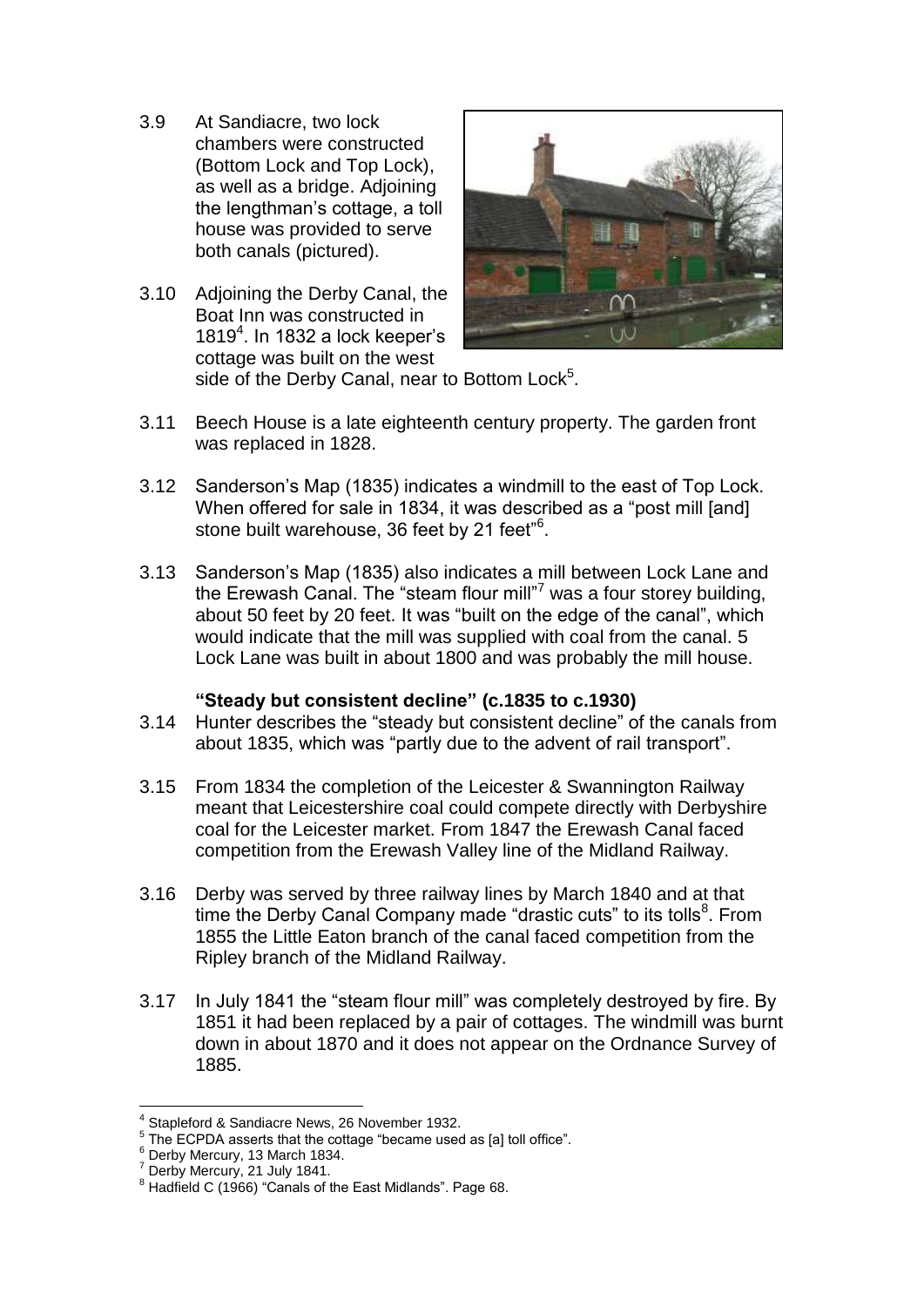- 3.18 Beech House was occupied in the 1890's by George Fletcher. In 1891 $^9$ he was a "boat owner and farmer" and by 1899<sup>10</sup> he traded as George Fletcher & Son, "coal merchants and canal carriers". A slipway was constructed on the west side of the Erewash Canal at some time between 1880 and 1900, probably as part of Fletcher's business.
- 3.19 A half-mile stretch of the River Erewash was culverted at some time between 1900 and 1920. Victor Crescent and Margaret Avenue were laid out at some time between 1900 and 1920. Land between Longmoor Lane, Lock Lane and the Derby Canal was developed with housing at some time between 1920 and 1940.

#### **Abandonment and preservation (c.1930 to c.1990)**

- 3.20 By 1927 traffic on the Derby Canal had almost ceased and the Little Eaton branch was abandoned by warrant in July 1935.
- 3.21 In 1931 the Erewash Canal was purchased by the Grand Union Canal Company.
- 3.22 In 1932 the Home Brewery Company transferred the Boat Inn's licence to the newly constructed Bridge Inn on Longmoor Lane. In 1940 the Boat Inn was "damaged [by] an outbreak of fire"<sup>11</sup>. It was a ruin by 1945.



*Courtesy of www.picturethepast.org.uk*

- 3.23 The Erewash Canal was nationalised in 1947. Commercial traffic on the canal ceased in 1952. Five miles of the canal between the Gallows Inn at Ilkeston and Langley Mill were abandoned under a Commission Act in 1962.
- 3.24 The Derby Canal Company had proposed to abandon the Sandiacre branch of the canal in 1937 and 1945, without success. The canal was not nationalised. In 1964 it was abandoned and within five years it was "utterly neglected and derelict"<sup>12</sup>.



*Courtesy of www.picturethepast.org.uk*

 $\overline{a}$ <sup>9</sup> Kelly (1891) Directory of Derbyshire etc. Page 295.

 $10$  Kelly (1899) Directory of Derbyshire etc. Page 344.

<sup>&</sup>lt;sup>11</sup> Stapleford & Sandiacre News, 13 July 1940.

<sup>12</sup> Nixon F (1969) "Industrial Archaeology of Derbyshire". Page 148.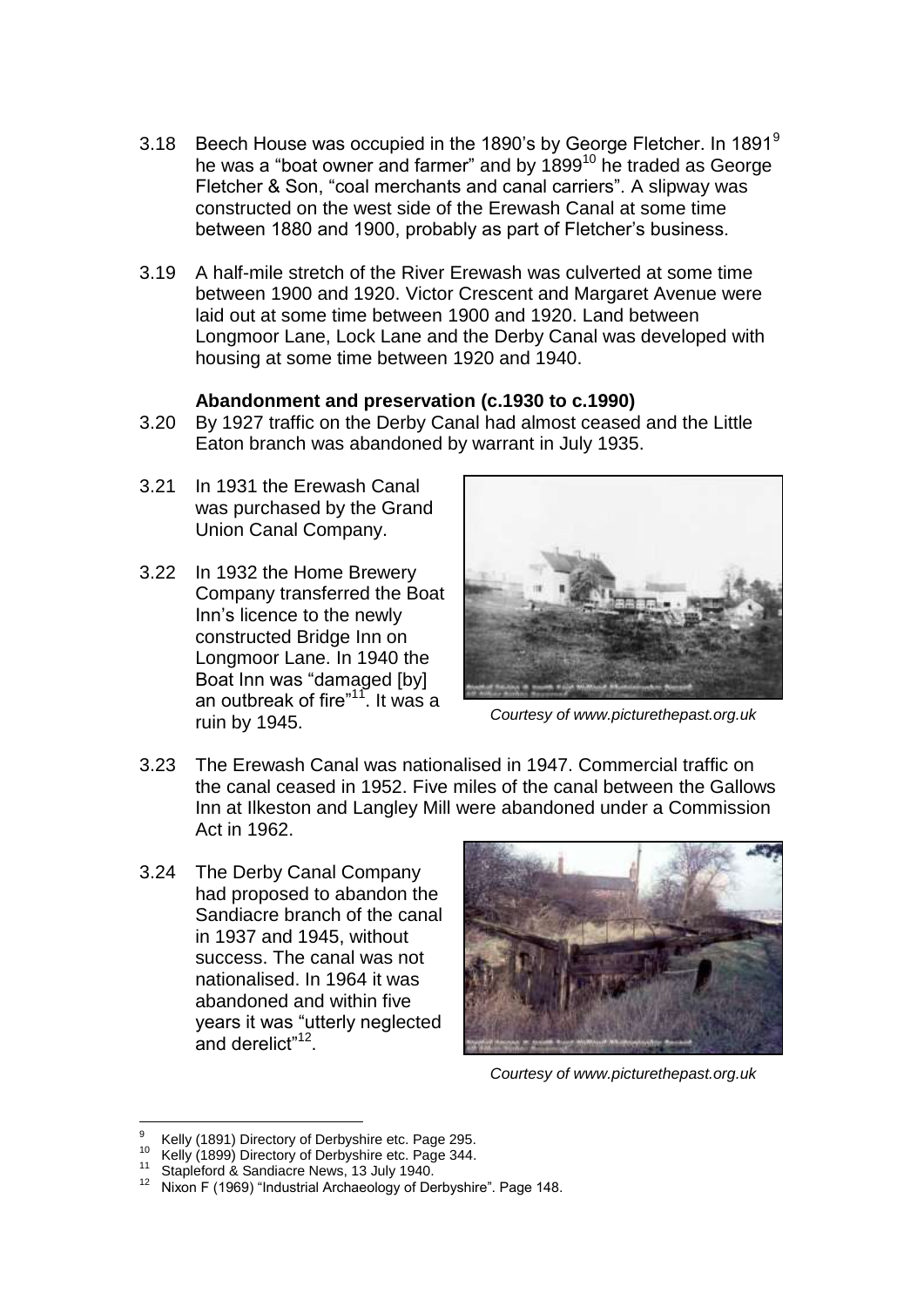- 3.25 In September 1964, Long Eaton Urban District Council served a Demolition Order on the British Waterways Board regarding the former lengthman's cottage and toll house.
- 3.26 In December 1964, the British Waterways Board was granted Planning Permission for a replacement lengthman's cottage in the form of a bungalow (our ref LOE/1164/0008). The bungalow was built and is now 11 Lock Lane.
- 3.27 The Erewash Canal was designated a "remainder waterway" under the Transport Act of 1968. The Erewash Canal Preservation & Development Association (ECPDA) was formed in reaction to this "implied threat of closure", arranging a series of "campaign cruises" and working parties over the following years.
- 3.28 In September 1969 the ECPDA was granted Planning Permission to use the lengthman's cottage and toll house as their meeting rooms on a temporary basis (our ref LOE/0869/0015) $^{13}$ .
- 3.29 In 1971 the lock keeper's cottage on the Derby Canal was "extant but derelict". The cottage was demolished in the early 1970's and replaced by a pair of bungalows. At the same time, the pair of cottages that replaced the steam flour mill were demolished and also replaced by a pair of bungalows.
- 3.30 In February 1983 the British Waterways Act upgraded the Erewash Canal from a "remainder waterway" to a "cruising waterway". The Sandiacre Lock Conservation Area was designated in March 1984.
- 3.31 In May 1986 the List of Buildings of Special Architectural or Historic Interest was revised to include Beech House, the lock chamber and bridge on the Erewash Canal and the lengthman's cottage and toll house.
- 3.32 In March 1991 the ECPDA was granted Planning Permission to use the lengthman's cottage and toll house as their meeting rooms on a permanent basis (our ref ERE/1290/0050).

#### **Below Ground Remains**

3.33 Remains of the Derby Canal are likely to survive beneath later infill. The remains may include Bottom Lock and Top Lock as well as the puddle clay lining of the canal itself. Ephemera on the canal bed may have been removed by periodic scouring. Following the abandonment of the canal, a sewage pipe was laid beneath the canal bed; this is likely to have caused substantial harm to the puddle clay lining and associated ephemera.

<sup>13</sup> <sup>13</sup> Temporary permission was renewed in 1971, 1972, 1980 and 1986 (our refs LOE/0471/0014, LOE/0772/0002, ERE/1180/0018 and ERE/0286/0061).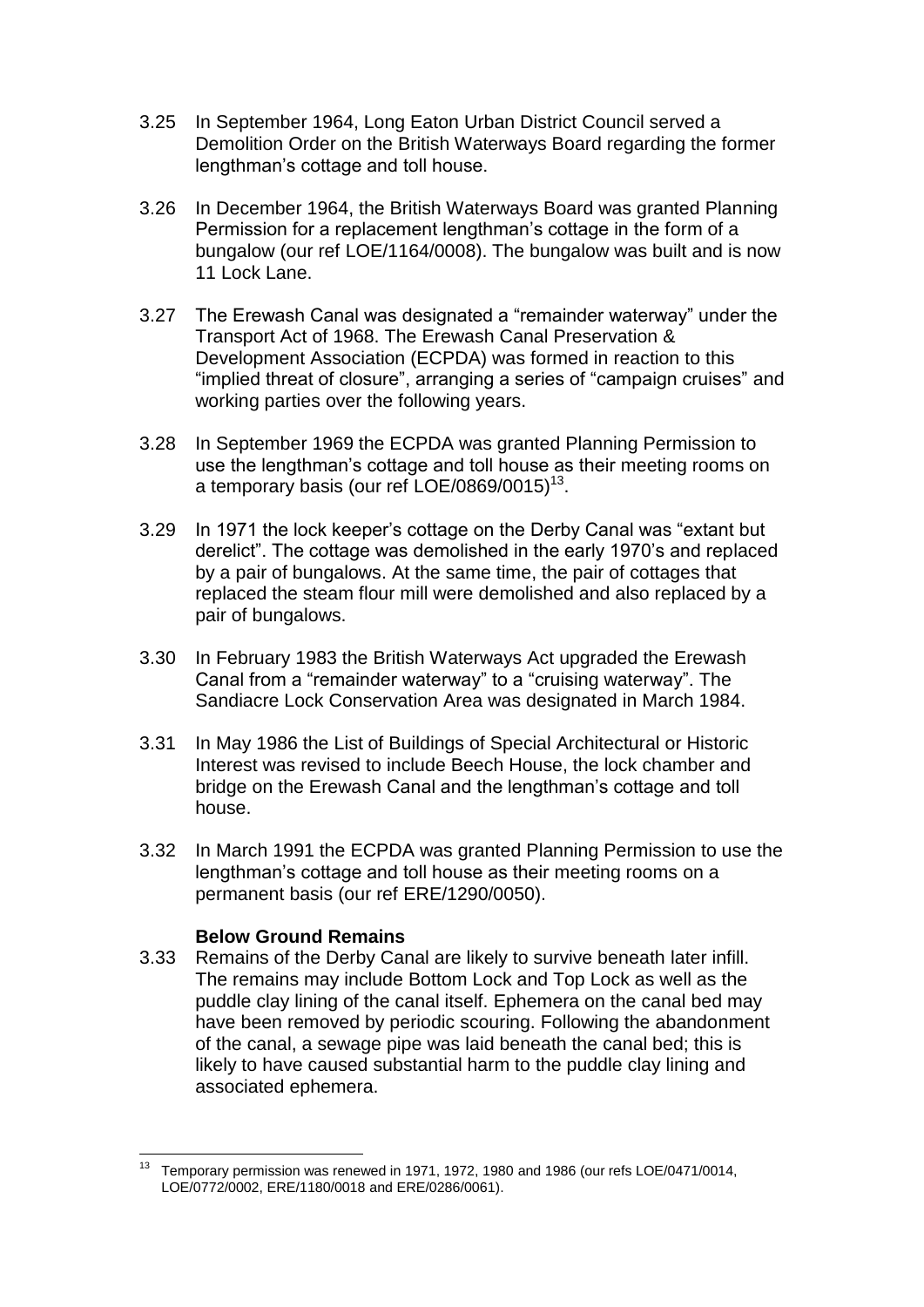- 3.34 Remains of the Boat Inn, the windmill and its warehouse may survive beneath the allotment gardens. A fragment of the front elevation of the inn survives above ground (pictured). There is anecdotal evidence of pub ephemera including bottles and oyster shells.
- 3.35 The course of the Derby Canal, the location of Bottom Lock and Top Lock and the location of the Boat Inn are indicated on Map 3.
- 3.36 The site of the "steam flour mill" was redeveloped in the 1840's and again in the 1970's. The site of the lock keeper's



cottage on the Derby Canal was also redeveloped in the 1970's. Some remains of these buildings may survive below ground, although they have been overlaid by later development.

### **4 Prevalent and Former Uses**

- 4.1 As described above, the Erewash and Derby Canals were constructed as freight routes – i.e. primarily to connect coal mines around the Erewash Valley with Derby and Leicester.
- 4.2 Some buildings at Sandiacre Lock were built to serve the canals, such as the lengthman's cottage and the toll house. Other buildings (such as the Boat Inn and the "steam flour mill") used the canals for their commercial advantage.
- 4.3 It is unclear what purpose the "barns" adjacent to the canal bridge served; they may have provided stabling or storage. Beech House was probably a private dwelling, although Craggs suggests that it may also have served as a beer house.
- 4.4 The Erewash Canal was formally upgraded to a "cruising waterway" in 1983, confirming its value for leisure use. The towpath forms part of the National Cycle Network. The route of the Derby Canal is protected as a "recreational trail" in the Erewash Borough Local Plan<sup>14</sup>.

 $\overline{a}$  $14$  A section of the canal route north of Draycott forms part of the National Cycle Network.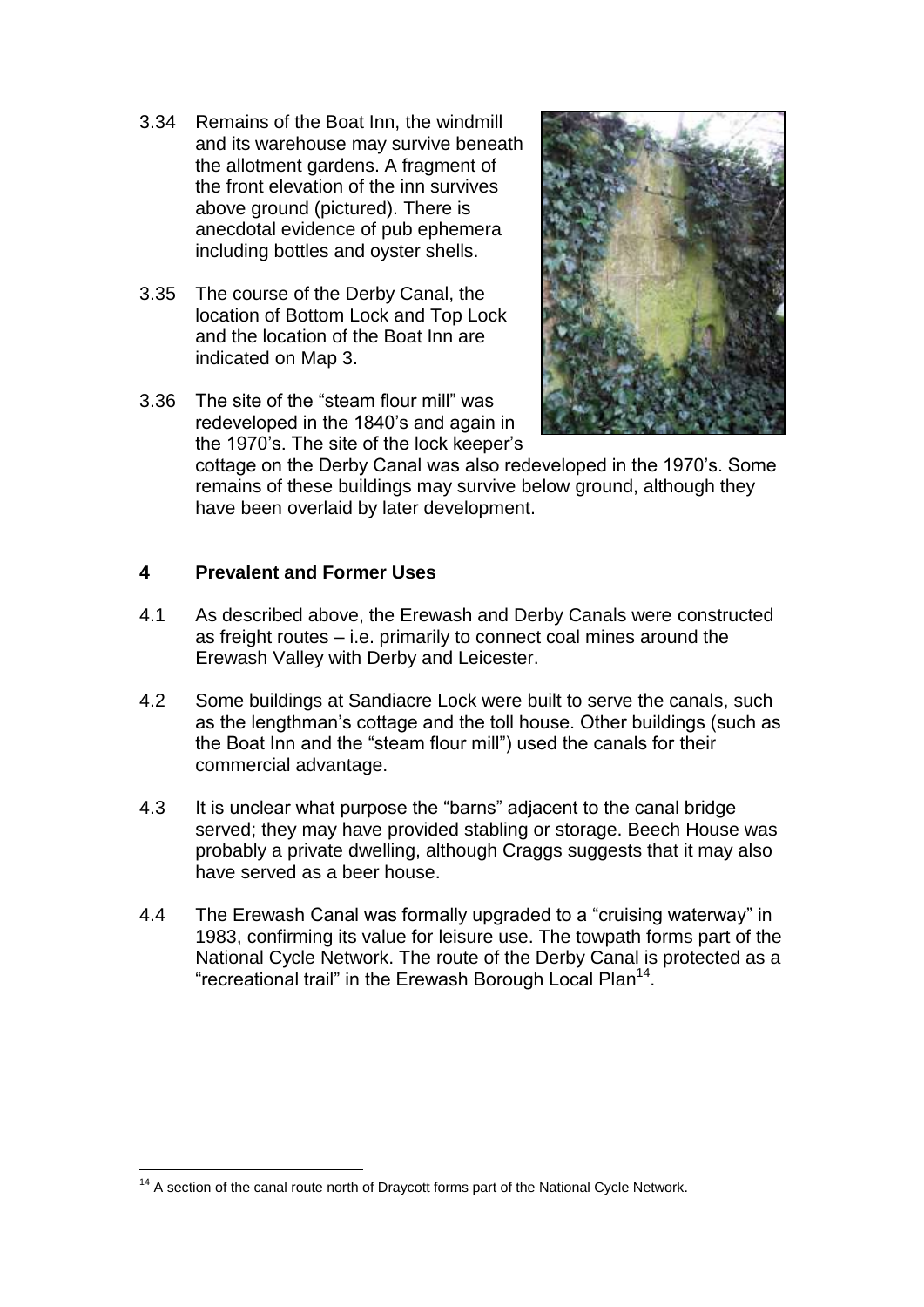4.5 Since September 1969, the lengthman's cottage and toll house have served as the meeting rooms of the ECPDA. In October 2004 Planning Permission was granted for the conversion of the derelict "barns" adjacent to the canal bridge into a pair of dwellings (our ref ERE/0302/0051). They are now known as "Lockside Barn" (pictured) and "Canalside Barn".



- 4.6 The greater part of the Conservation Area has remained in agricultural use throughout the lifetime of the canals. Land to the east of the Erewash Canal is in use as a meadow. There is a smallholding to the south of Beech House and allotment land beyond.
- 4.7 The allotment land was purchased by Long Eaton Urban District Council for that purpose, under Section 25 of the Smallholdings & Allotments Act 1908. The use of such land for any other purpose is restricted by Section 8 of the Allotments Act 1925.

# **5 Qualities of Buildings**

#### **Density**

5.1 Between the two canal bridges, there is a densely developed cluster of buildings. Although the development here is dense, it derives much of its special character from the contrast with its open setting. The mill house is set amongst bungalows of a suburban density.

# **Layout, Alignment and Landscaping**

5.2 Traditional buildings in the Conservation Area are laid out close to the edge of the street or waterway; they are aligned with their eaves parallel to the street or waterway. Formal soft landscaping makes little or no contribution to the

traditional character of the area.

5.3 The bungalow adjacent to the lengthman's cottage is laid out within a spacious plot, aligned at an angle to the street and surrounded by formal soft landscaping. This is not in keeping with the traditional character of the area (pictured).

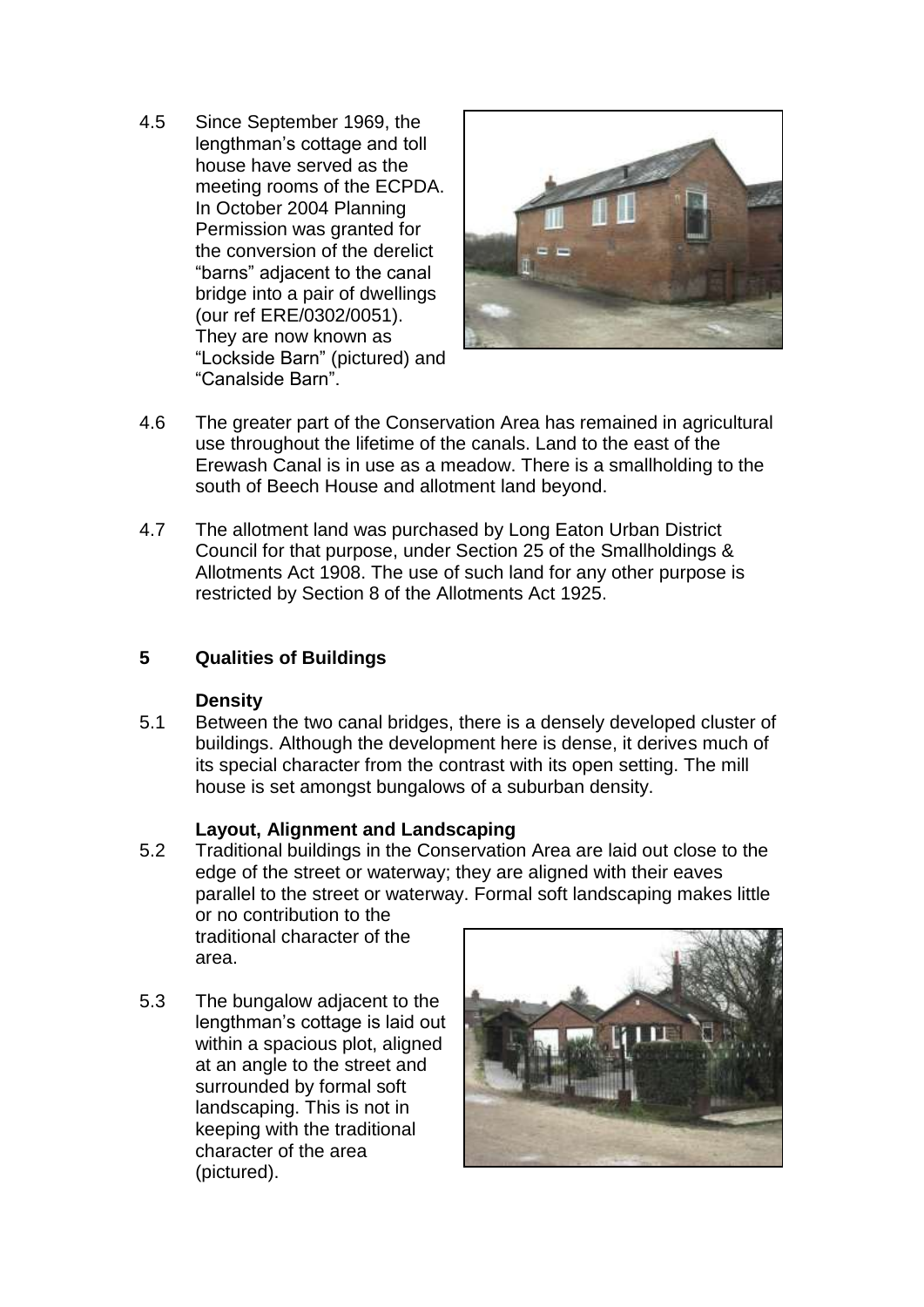5.4 The forecourt of Beech House and the walkway in front of the lengthman's cottage are both bounded by red brick walls (pictured). Twentieth century properties in the area use a variety of boundary treatments and these do not contribute positively to the character of the area.

### **Scale and Massing**

5.5 Buildings at Sandiacre Lock are domestic in scale and most are two storeys in height. Beech House is a two and a half storey building and its scale dominates its immediate surroundings. Bungalows are not characteristic of the area's traditional scale.



5.6 Buildings in the Conservation Area are simple and linear in their massing, with shallow-pitched gabled roofs arranged with their eaves to the street or the waterway.

### **Designated Buildings**

- 5.7 There are four grade II listed buildings in the Conservation Area, as follows. All were added to the list in May 1986.
	- Beech House:
	- The bridge on the Erewash Canal;
	- The lock chamber on the Erewash Canal;
	- The lengthman's cottage and toll house.
- 5.8 The bridge on the Derby Canal was built in 1795 (pictured) and the mill house was built in about 1800. Both buildings have qualities of age that would justify their designation as heritage assets.

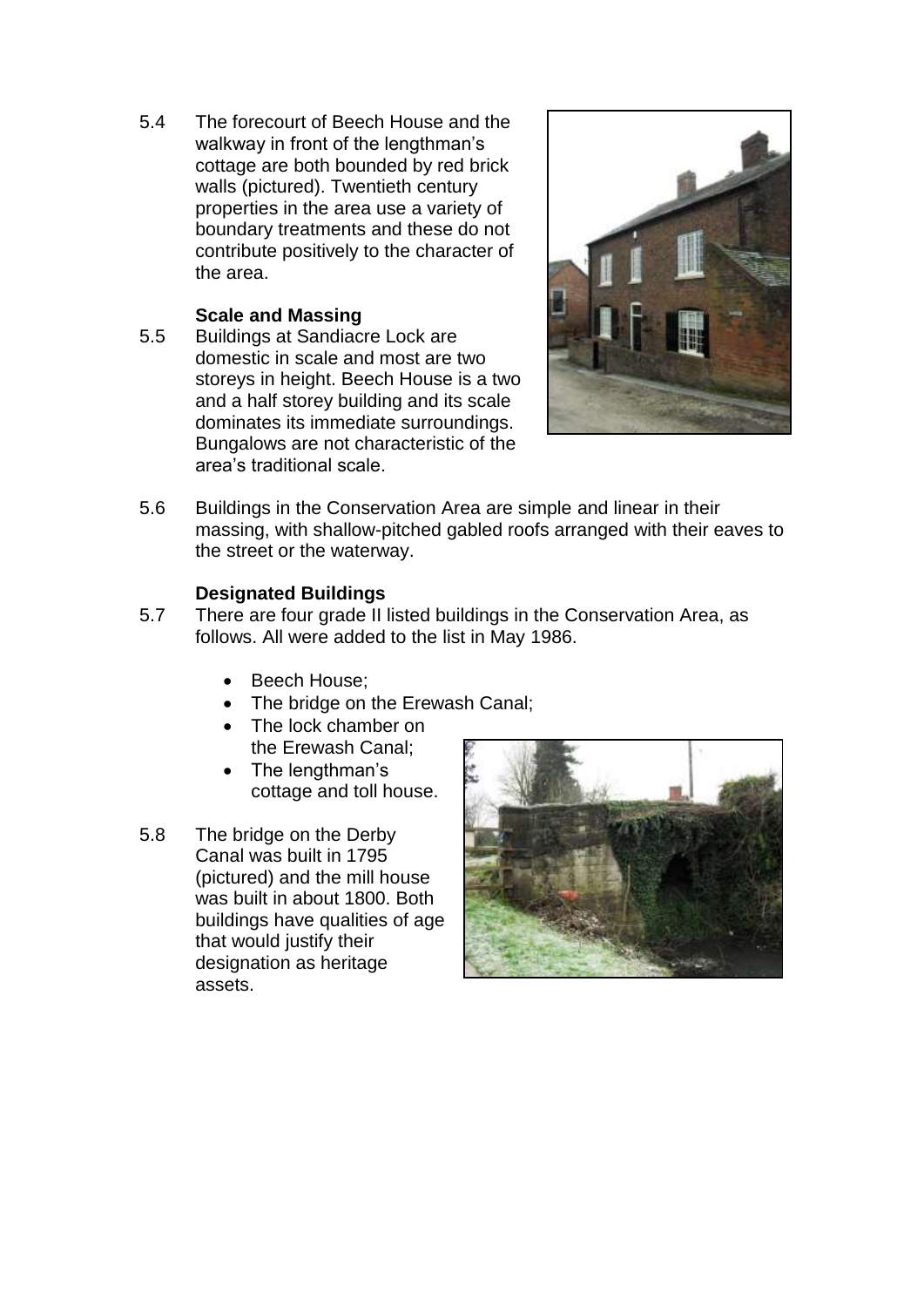#### **6 Building Materials**

- 6.1 Buildings in the Conservation Area are faced in red brick. The brickwork of the lengthman's cottage is typical. It is a subdued reddish brown; the bricks are narrow and quite irregular in their shape and bonding style. The mill house has been rendered.
- 6.2 In the Conservation Area, most buildings are roofed with natural slate; the lengthman's cottage and toll house have



*Brickwork of the lengthman's cottage (1779) and toll house (1795).*

Staffordshire blue tile roofs. The concrete tile roof on the adjacent bungalow is not in keeping with local roofing traditions.

6.3 The bridge on the Erewash Canal is built of red brick, although the adjoining lock chamber is lined with stone. The bridge on the Derby Canal is built of stone.

#### **Street Surfaces**

6.4 To the south of the canal bridge, the Erewash Canal is lined with stone blocks on its east bank to provide moorings. The towpath forms part of the National Cycle Network and in

recent years it has been resurfaced using epoxy bound gravel.

- 6.5 Between the two canal bridges, Lock Lane has an unbound gravel surface; there are grass verges in places. The traditional appearance of the lane is enhanced by the absence of kerbs or road markings.
- 6.6 In the mid-twentieth century, the bottom gate quadrants were raised in blue brick and the quadrant surfaces replaced in concrete. The concrete surfaces have since been replaced with "tegula" block paving (pictured).

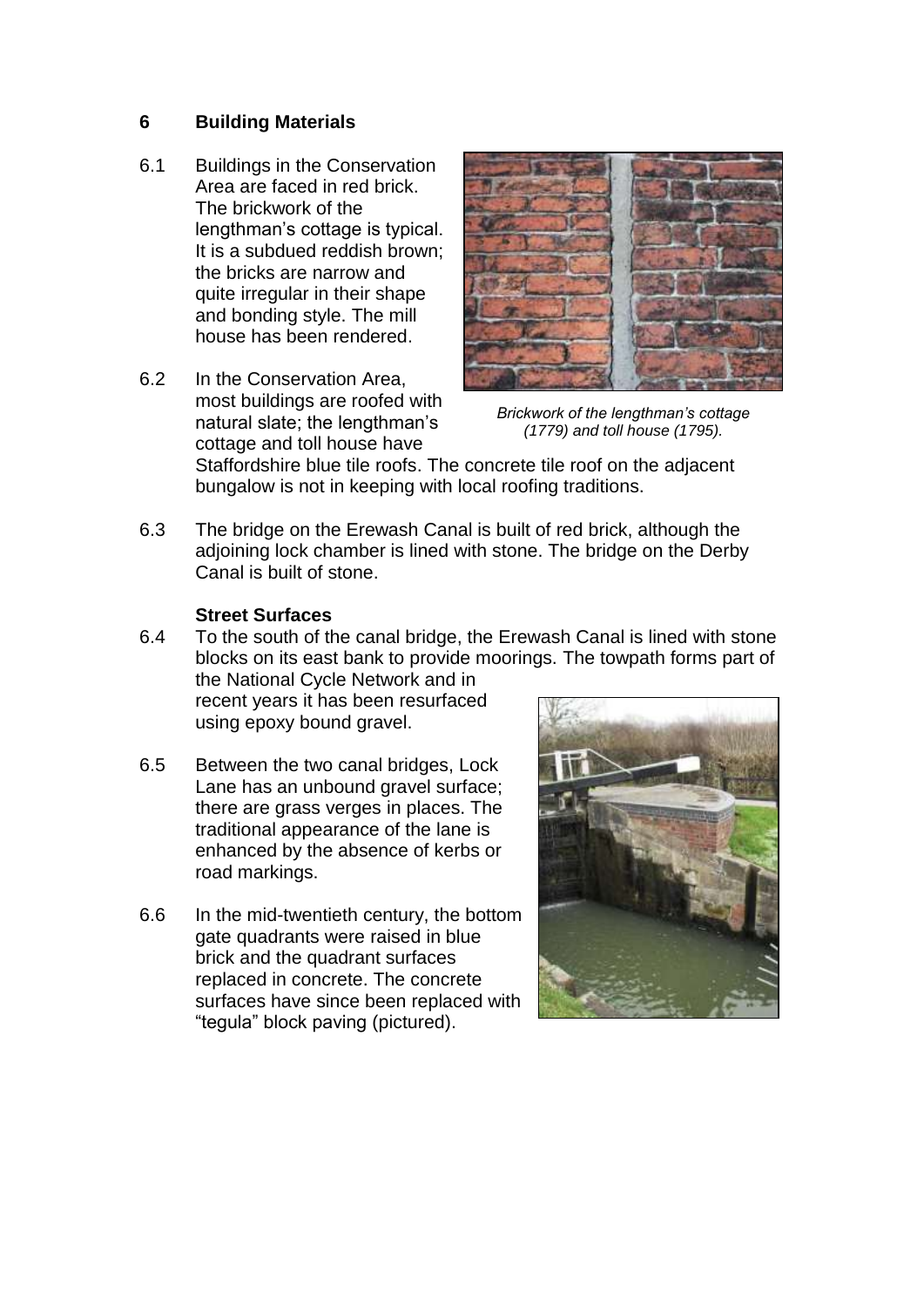## **7 Local Details**

- 7.1 Within the Conservation Area, buildings are generally plain, with decoration concentrated at the junction of the walls and roof. Buildings have shallow pitched roofs with cogged or sawtooth eaves and plain or corbelled verges (pictured).
- 7.2 Most buildings in the Conservation Area have painted timber windows. The



front elevation of Beech House has horizontally sliding sashes, whilst the later (1828) garden front has vertically sliding sashes. The lengthman's cottage and toll house have side hung casements (similar windows have been used in the conversion of the nearby "barns"). The mill house has Edwardian cross casements.

#### **Street Furniture**

7.3 A traditional black-and-white colour scheme has been applied consistently to the lock gates and mooring bollards, as well as the railings on the weir bridge and underneath the A52. This colour scheme

makes a positive contribution to the character of the area.

- 7.4 There is a plain steel railing between Lock Lane and the canal (pictured) and a plain steel access barrier adjacent to the lock chamber. There is a bright red waste bin adjacent to the bridge on the Erewash Canal. These features are out of keeping with the traditional street furniture found elsewhere in the area.
- 7.5 Between the lock chamber and the canal bridge, a steel arch carries utilities across the canal. The arch makes a negative contribution to the character of the area.

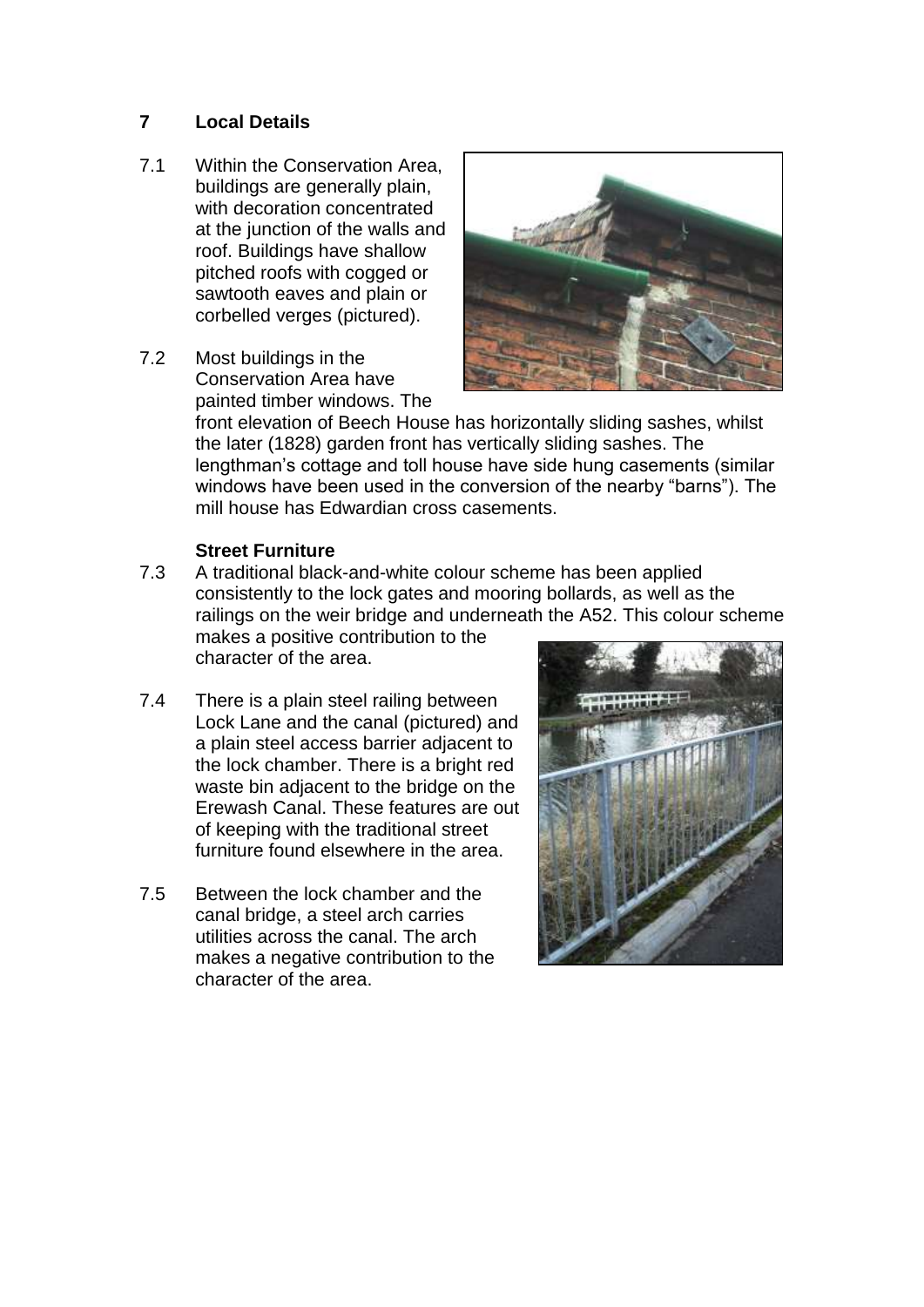## **8 Key Views and Thresholds**

8.1 Approaching the Conservation Area from the west, the road rises to the brow of the bridge on the Derby Canal. This vantage point offers a view into the heart of the Conservation Area, focussed on "Lockside Barn" and framed by the open countryside on the opposite side of the river valley. A building constructed recently at Toton Sidings makes a negative contribution to this view.

#### **The towpath approach from the north**

- 8.2 The Conservation Area is approached from the north under the A52 dual carriageway. Upon approaching the weir bridge, there is a sense of a threshold. On the left-hand side, uncultivated land gives way to a long view across a meadow. On the right-hand side, semi-detached houses on Lock Lane curve away to give an increasing sense of space.
- 8.3 Continuing along the towpath, the canal bends to reveal a view across the former canal junction toward the toll house and lock chamber. This revealed view contributes greatly to the character of the area. The large ash at the canal junction makes a positive contribution to this view (pictured).



#### **The towpath approach from the south**

- 8.4 Approaching the Conservation Area from the south, semi-detached houses on Welbeck Road give way to long views across the allotments toward the mature pine trees alongside Beech House.
- 8.5 Continuing along the towpath, the water falling from the bottom gates of the lock chamber is brought into earshot. This coincides with the revelation of a view of the canal bridge, the bottom gates and the lengthman's cottage beyond (pictured). This revealed view contributes greatly to the character of the area.

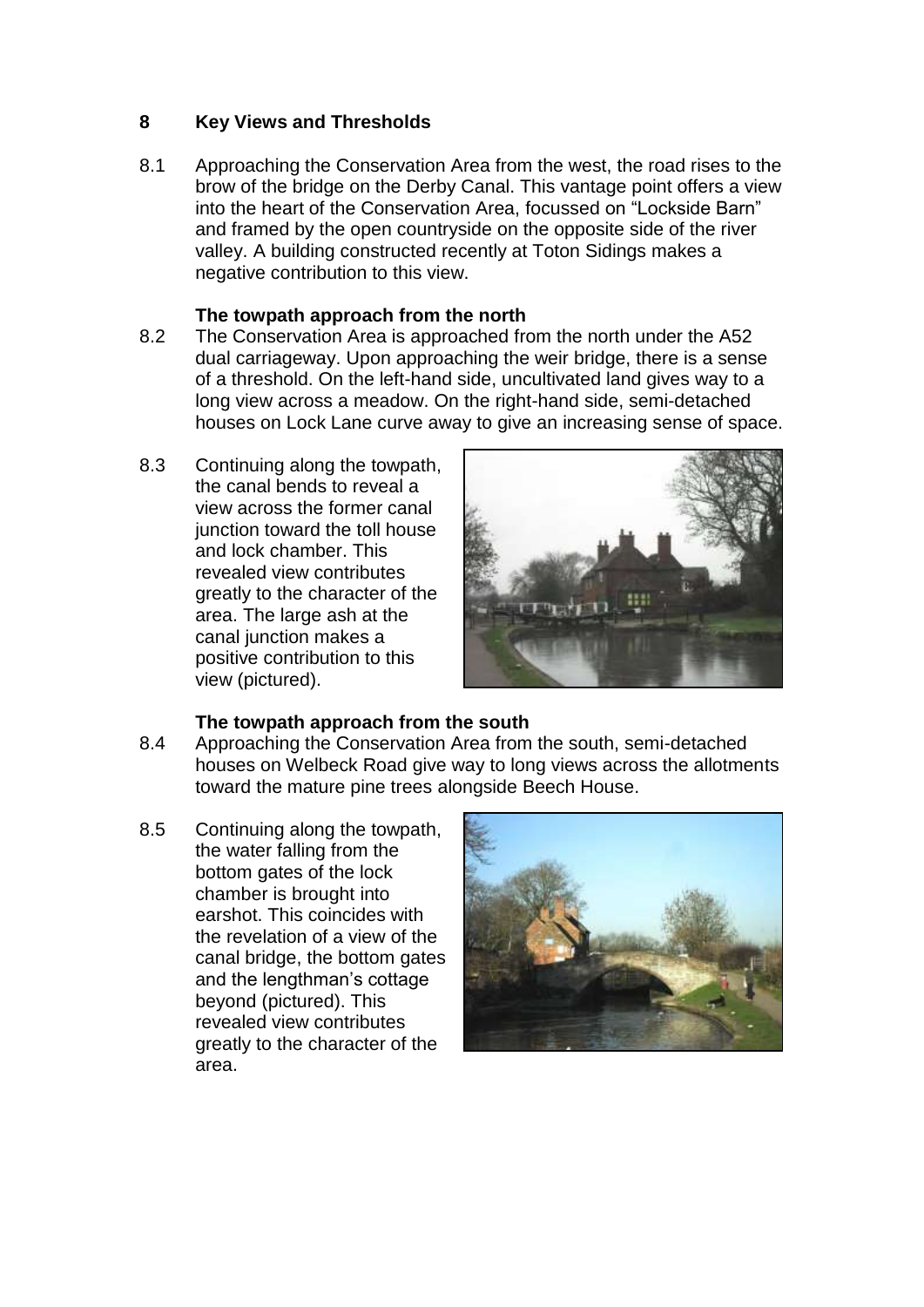#### **9 Open Spaces**

- 9.1 Land between the Erewash Canal and the River Erewash forms part of the Nottingham & Derby Green Belt. This land contributes positively to the open setting of development at Sandiacre Lock.
- 9.2 One of the five purposes of the Green Belt is "to preserve the setting and special character of historic towns". Subject to limited exceptions, the construction of new buildings in the Green Belt is regarded as inappropriate and should not be approved except in very special circumstances.
- 9.3 The hedgerow that runs along the east side of the towpath (pictured) has the potential to make a positive contribution to the character of the area, but it is in need of weeding, planting up and general maintenance.
- 9.4 The open nature of the allotment land permits long views from the southern threshold of the Conservation



Area toward the mature pine trees alongside Beech House. The use of this land "for any purpose other than use for allotments" is restricted by Section 8 of the Allotments Act 1925.

9.5 The route of the Derby Canal is protected as a "recreational trail" in the Erewash Borough Local Plan. Unmanaged land to either side of the trail route contributes negatively to the appearance of the area.

#### **The Contribution of Trees**

- 9.6 The mature pine trees alongside Beech House (pictured) merit preservation and have a good life expectancy. They contribute to long views into the Conservation Area from its southern threshold.
- 9.7 Aside from these trees, there are good groups of trees in the Conservation Area but individual specimens are generally poor.

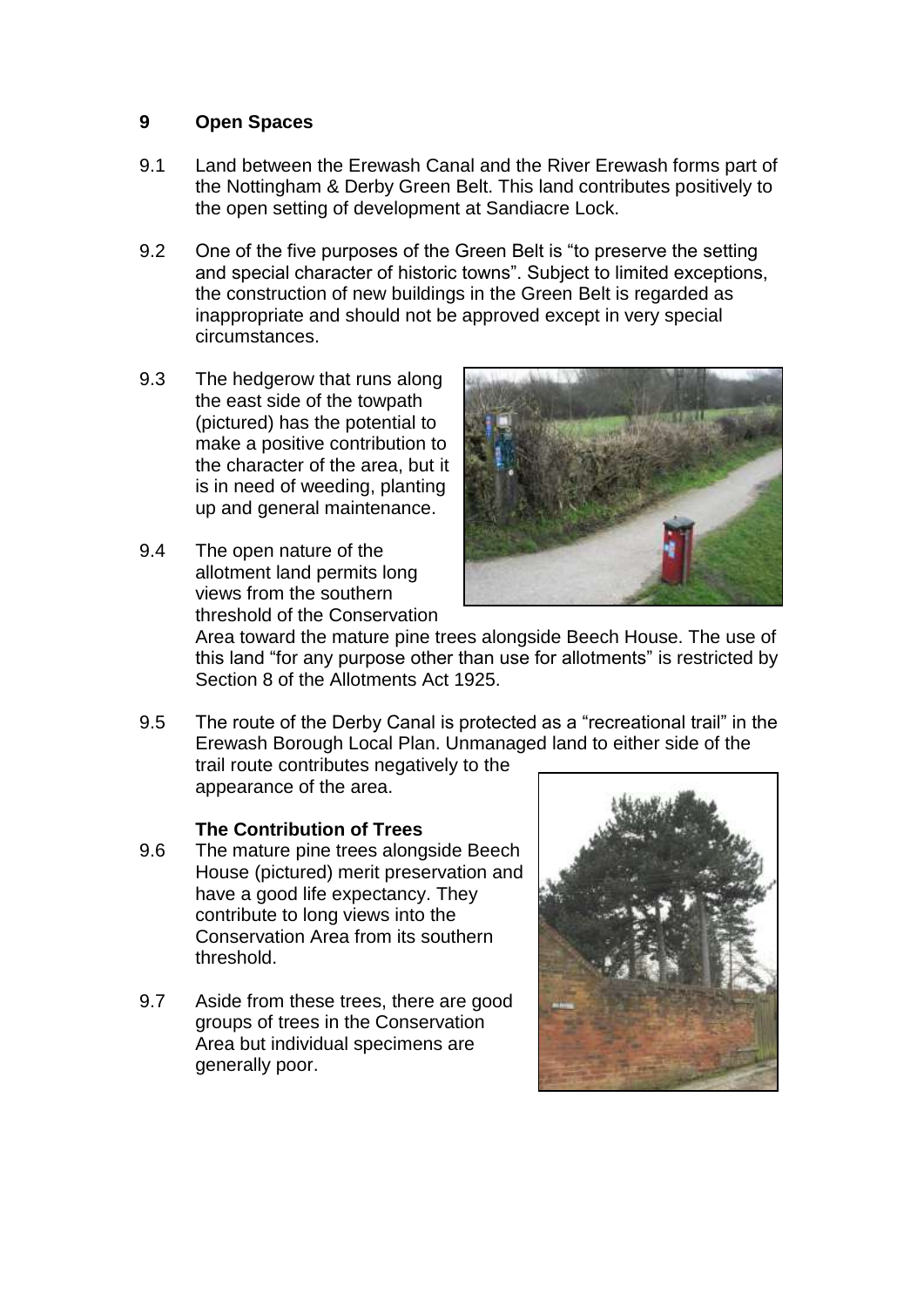- 9.8 Two groups of trees on the west bank of the Erewash Canal one south of the canal bridge, the other north of the canal junction – are worthy of note. They contribute toward revealed views (see paragraphs 8.3 and 8.5) and thus contribute to a sense of intimacy.
- 9.9 The large ash at the canal junction makes a positive contribution to views of the toll house and lock chamber from the north. However, the tree has a trifurcate structure and a poor life expectancy.
- 9.10 Adjacent to the downstream leat, an ash tree<sup>15</sup> was subject to a tree preservation order (TPO). The tree was "brought down by bad weather" recently and has not been replaced. The loss of the tree has permitted the repair of the leat walls.

### **10 Opportunities for Enhancement**

10.1 Opportunities for enhancement are provided by **negative elements**  (those elements that detract from the special character of the area and which offer the potential for beneficial change) and **neutral elements**  (those elements that neither enhance nor detract from the character of the area).

#### **Derby Canal**

- 10.2 The Derby & Sandiacre Canal Trust has been granted outline Planning Permission to reopen the Derby Canal (our ref ERE/0410/0042). The reopening of the canal may require the effective relocation of Top Lock to the west side of the M1 motorway<sup>16</sup>.
- 10.3 The reopening of the canal would offer the opportunity to restore the canal bridge and Bottom Lock. Although it may not be possible to restore Top Lock, it should be possible to retain the walls of the lock chamber.
- 10.4 The reopening of the canal would also offer the opportunity to carry out an archaeological investigation of the puddle clay lining of the canal and surviving historic ephemera on the canal bed.

#### **Street Furniture**

10.5 A traditional black-and-white colour scheme has been applied consistently to street furniture in the Conservation Area. A plain steel railing has been installed between Lock Lane and the canal and there is a plain steel access barrier adjacent to the lock chamber. These features are out of keeping with the traditional street furniture found elsewhere in the area.

 $\overline{a}$  $15$  Canal & River Trust files describe the tree as a willow.

 $16$  The Trust's preferred option would be to use the motorway bridge at Longmoor Lane.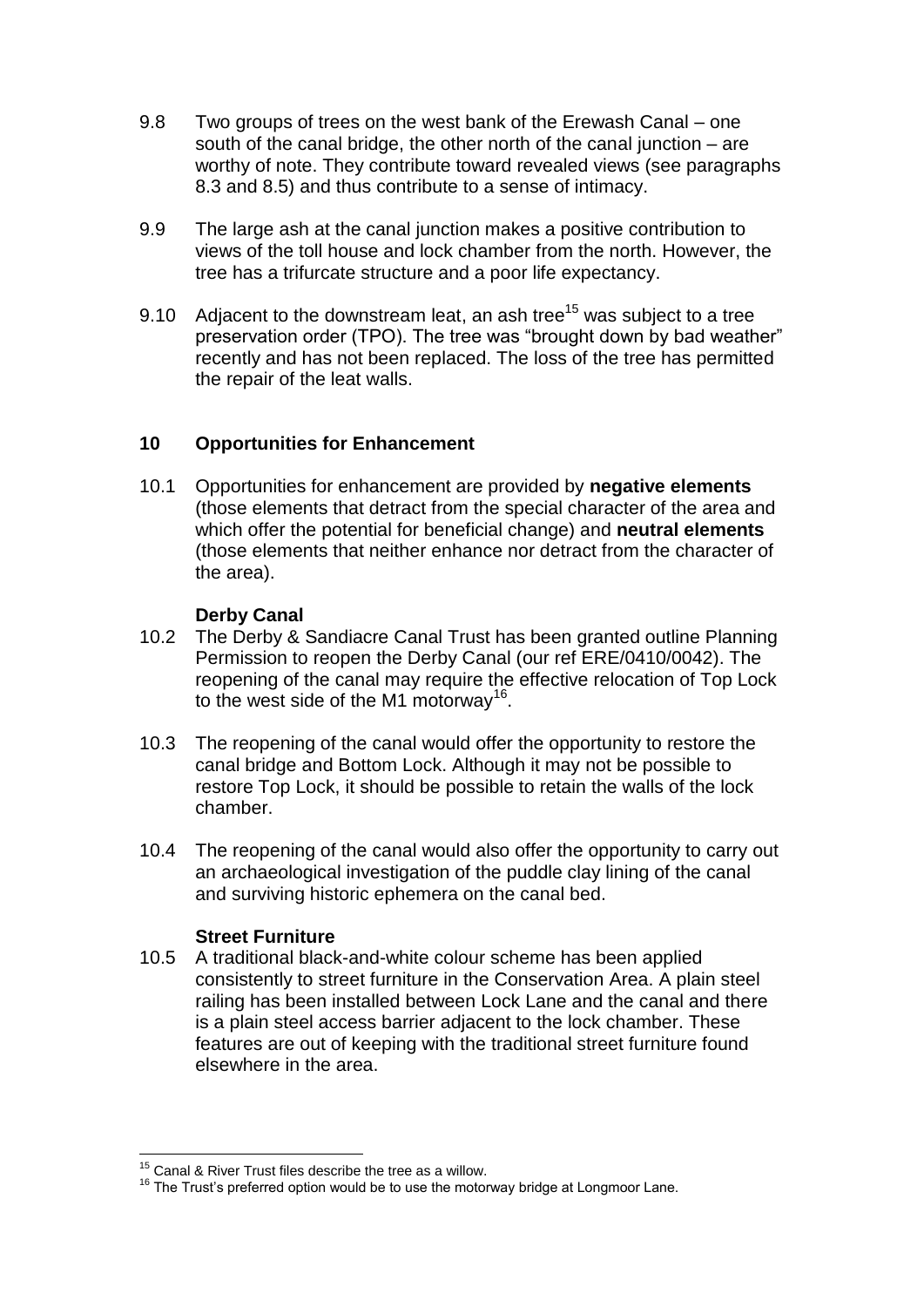- 10.6 The railing between Lock Lane and the canal could be replaced to match the railings underneath the A52. The access barrier should be painted black to match the adjacent railings.
- 10.7 Between the lock chamber and the canal bridge, a steel arch carries utilities across the canal (pictured). The arch makes a negative contribution to the character of the area. Opportunities for its removal should be sought.



### **Open Spaces**

- 10.8 The route of the Derby Canal is protected as a "recreational trail" in the Erewash Borough Local Plan. Unmanaged land to either side of the trail route makes a negative contribution to the appearance of the area (pictured below). This land ought to be restored to grassland and maintained in the same way as the trail route.
- 10.9 The hedgerow that runs along the east side of the towpath has the potential to make a positive contribution to the character of the area, but it is in need of weeding, planting up and general maintenance.
- 10.10 There are good groups of trees in the Conservation Area but individual specimens are generally poor. The large ash



at the canal junction makes a positive contribution to views of the toll house and lock chamber from the north. However, the tree has a trifurcate structure and a poor life expectancy.

10.11 The replacement of individual specimens should be carefully managed to ensure that groups of trees continue to make a positive contribution to the character of the area.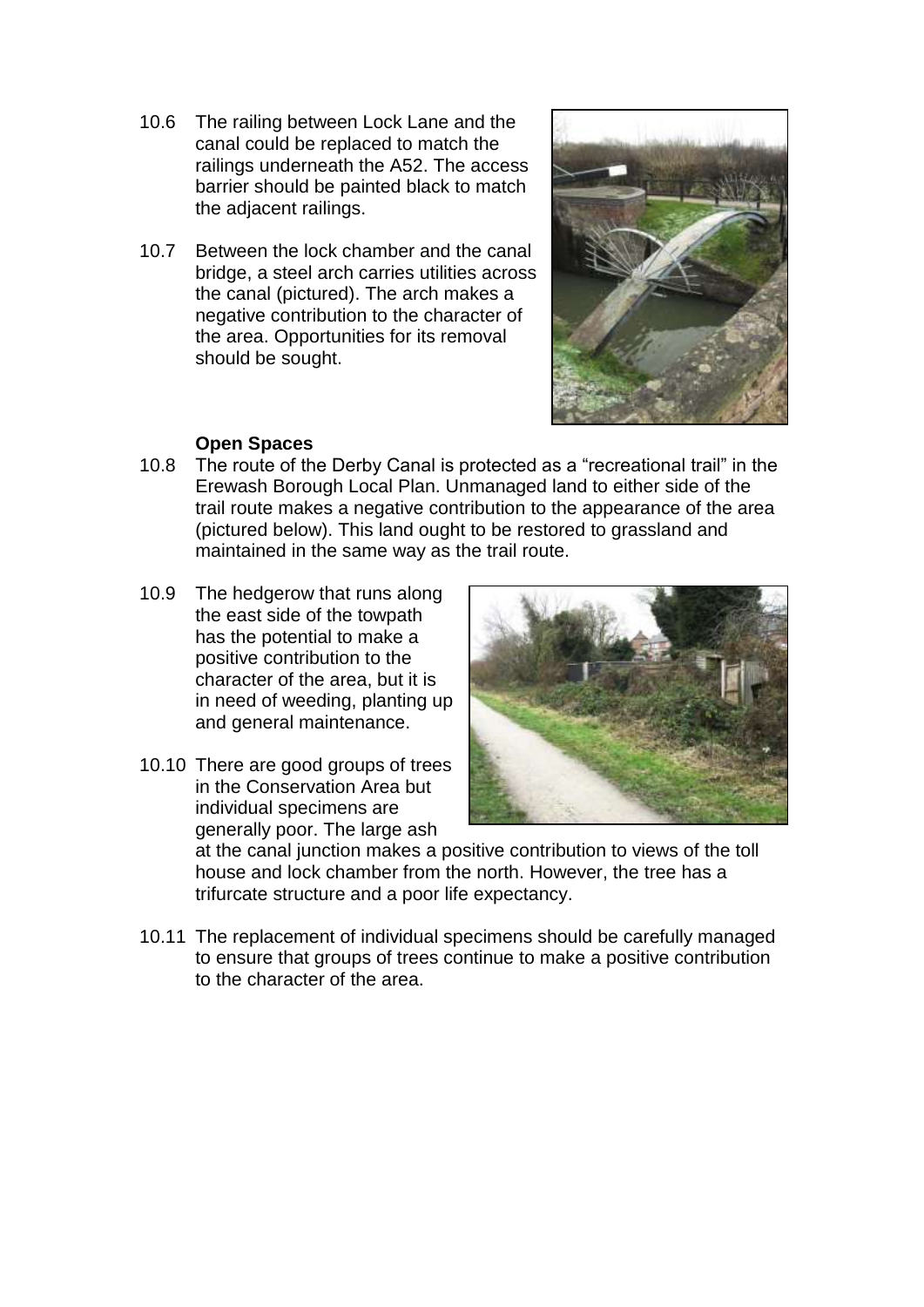#### **Buildings**

10.12 11 Lock Lane was built in 1964 as a replacement lengthman's cottage. The building is uncharacteristic of the area in terms of its layout, alignment and landscaping, its scale, its roofing material and its boundary treatment. The landscaping and boundary treatment make a negative contribution to views of the rear of the lengthman's cottage and toll house (pictured).



- 10.13 The contribution made by 11 Lock Lane would be mitigated by the use of a traditional roofing material, the replacement of formal soft landscaping with a simple lawn and the use of a more appropriate boundary treatment.
- 10.14 The contribution made by the building in terms of its layout, alignment and scale would only be mitigated through its redevelopment.
- 10.15 A building has been constructed recently at Toton Sidings; it makes a negative contribution to the view into the heart of the Conservation Area from the brow of the bridge on the Derby Canal (pictured). In partnership with Broxtowe Borough Council, we should seek opportunities to mitigate the contribution made by this building.



#### **Noise**

10.16 The Conservation Area is bounded on its north side by an embanked dual carriageway, the A52. In the heart of the Conservation Area, the sound of falling water masks the noise of the dual carriageway. Toward the north of the Conservation Area, the noise is unavoidable and makes a negative contribution to the character of the area and its historic countryside setting. Opportunities to limit the noise of the dual carriageway should be sought.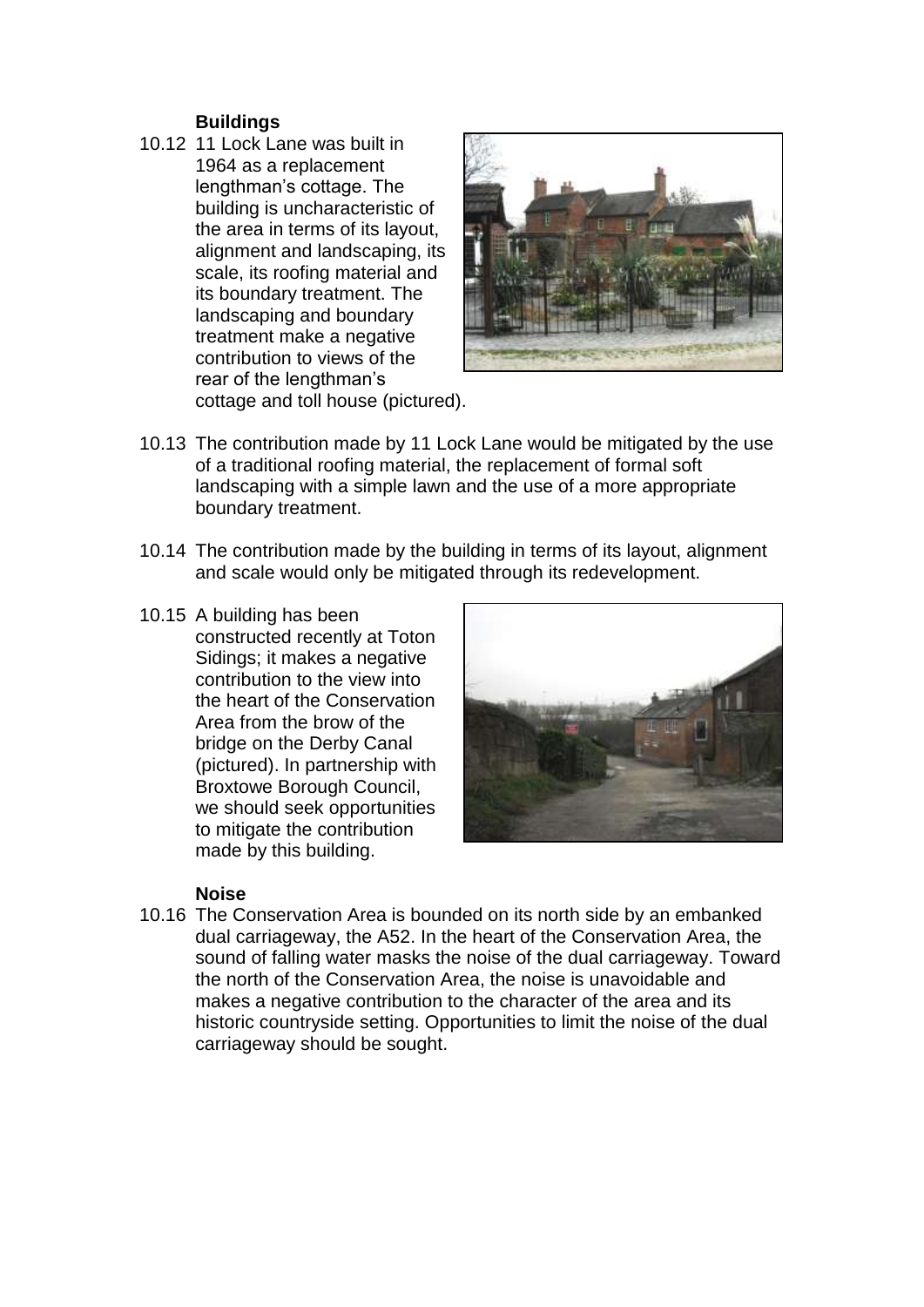# **11 Problems and Pressures**

- 11.1 On the east side of the river valley, agricultural land slopes steeply up to a plateau around the 50m contour. This land forms part of the Nottingham & Derby Green Belt and contributes positively to the setting of the Conservation Area.
- 11.2 At the time of publication, Broxtowe Borough Council is considering an outline application for a mixed use development on land to the west of Toton Lane in Stapleford. As part of this development the valley slope would be reconfigured and would provide community allotments and orchards as well as a sustainable drainage system. In considering this application, special attention should be paid to the desirability of conserving the character or appearance of the Conservation Area.
- 11.3 The conversion of the two "barns" adjacent to the canal bridge has increased legitimate activity in the area and it is believed that this has contributed to a reduction in anti-social behaviour. However, since the "barns" were converted into a pair of dwellings, the Borough Council has faced pressure for the domestication of the



adjoining land. At the time of publication, works had been carried out to the land adjoining "Lockside Barn" that do not benefit from Planning Permission (pictured).

- 11.4 The continuing operational requirements of the Canal & River Trust may necessitate minor alterations to the lock chamber from time to time. The lock gates may be considered "wearing parts" and minor alterations are unlikely to affect the significance of the lock chamber.
- 11.5 In January 2013 the government published maps of its 'initial preferred route' for phase two of HS2, including the route from the West Midlands to Leeds. The initial preferred route would include a station at Toton Sidings, approximately 1km south east of the Conservation Area. The government expects to choose a final route by the end of 2014 and to build the route by  $2033^{17}$ .
- 11.6 Applications for major infrastructure projects are submitted to the Planning Inspectorate rather than the Borough Council. Regardless of this, the Borough Council does not foresee that the development of HS2 would harm the setting of the Conservation Area.

 $\overline{a}$ <sup>17</sup> Department for Transport (2012) "Britain to have new national high-speed railway network". See press release at www.gov.uk.